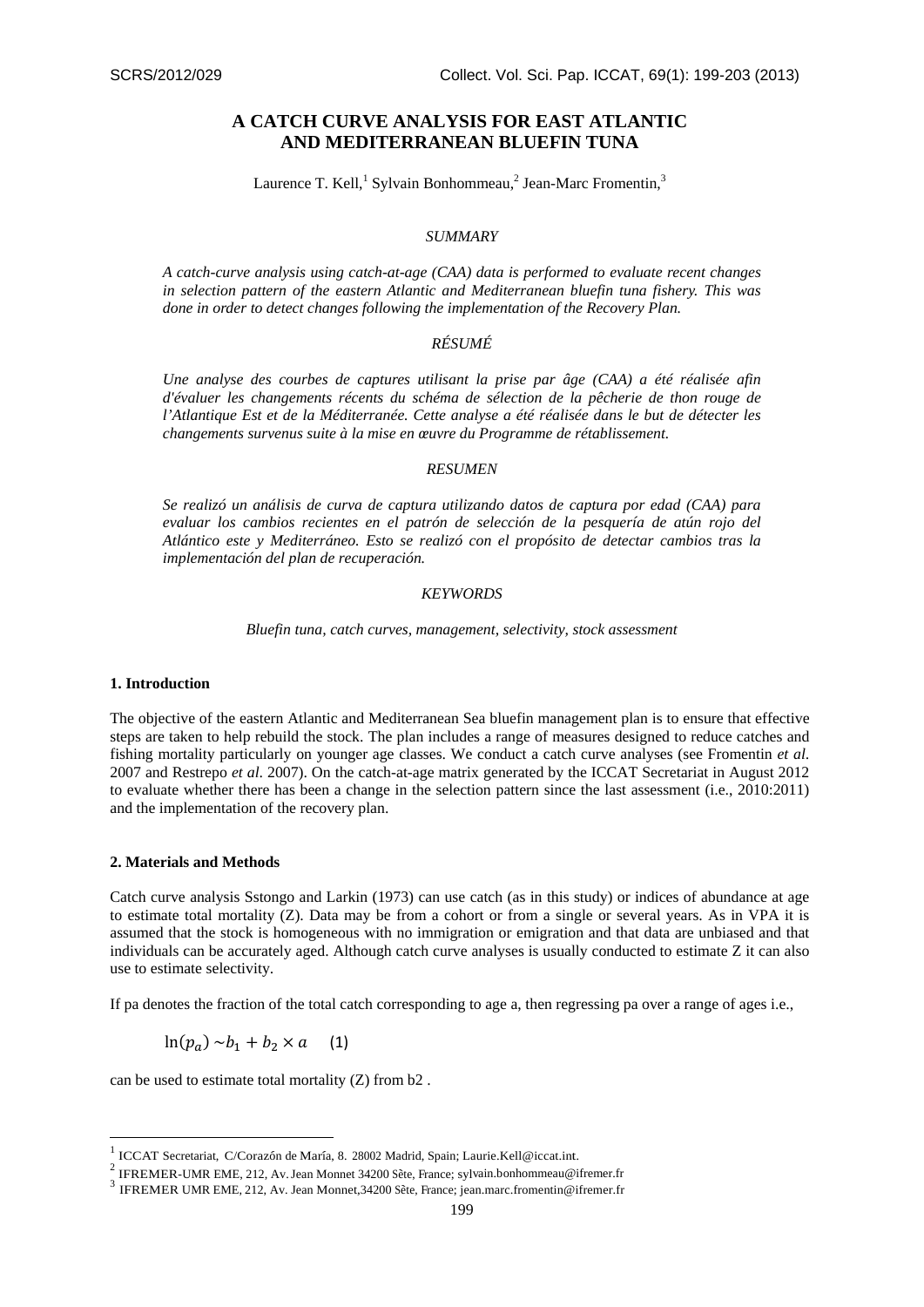The age range when estimating Z should correspond to ages that have fully recruited (i.e., are vulnerable) to the fishery. Ages that are not fully selected do not follow a linear relationship and this relationship can be used to determine the selection pattern since they do not follow a linear relationship and selectivities can be estimated. from the ratio of observed to predicted catch proportions:

$$
\hat{p}_a \sim e^{b_1 + b_2 a} \qquad (2)
$$

$$
\hat{S}_a \sim \frac{p_a}{\hat{p}_a} \qquad (3)
$$

Selectivity is 1 when there is no difference between the observed and expected values.

The approach can be extended to estimate partial fishing mortality and selectivity by fishery using the catch ratios and total selectivity.

Data used were the 2000-2011 catch-at-age matrix for ages 1 to 20. The selectivity patterns are calculated for blocks of three years (for 2000 to 2009) and for the recent period 2010-2011 corresponding to the years since the last assessment.

The selection patterns obtained from catch-curve analysis are compared to those used in the 2010 projections to construct the Kobe Strategy Matrix. Various scenarios were considered in the projections, related to the level of historic catches, choice of CPUE indices for tuning the VPA and implementation of management measures in the projection period.

#### **3. Results and Conclusion**

The catch-at-age data are shown in **Figure 1**. These were used to estimate catch proportions by age and years. The log of catch proportion by age is plotted against age in (**Figure 2**); the slope provides an estimate of Z. Estimates of selectivity are plotted in **Figure 3**. In 2001-2003 and 2004-2006 there were two peaks in the selectivity curve, this was less marked in 2007-2009 and in 2010-2011. Selectivity declines at after about age 12, suggesting that fishing mortality in the plus group  $(10+)$  is lower than the last true age (i.e., 9).

The selectivity patterns assumed in the 2010 projections from 2010 are plotted in **Figure 4**. It appears that in 2010-2011 the selection pattern is closer to that intended by the management measures implemented.

It was not possible to draw any conclusions about changes in Z from the analysis, either because Z has not changed or else because recent recruitment has increased.

### **References**

- Fromentin, J., H. Arrizabalaga, V. Restrepo, and J. Ortiz de Urbina, 2007, Estimates of total mortality of eastern Atlantic bluefin tuna based on year-class curves. Collect. Vol. Sci. Pap. ICCAT, 60(3): 928-936.
- Restrepo, V., J. Ortiz de Urbina, J. Fromentin, and H. Arrizabalaga. 2007, Estimates of selectivity for eastern Atlantic bluefin tuna from catch curves. Collect. Vol. Sci. Pap. ICCAT, 60(3): 937 948.
- Sstongo, G. and P. Larkin. Some simple methods of estimating mortality rates of exploited fish populations. Journal of the Fisheries Board of Canada, 30 (5):695-698, 1973.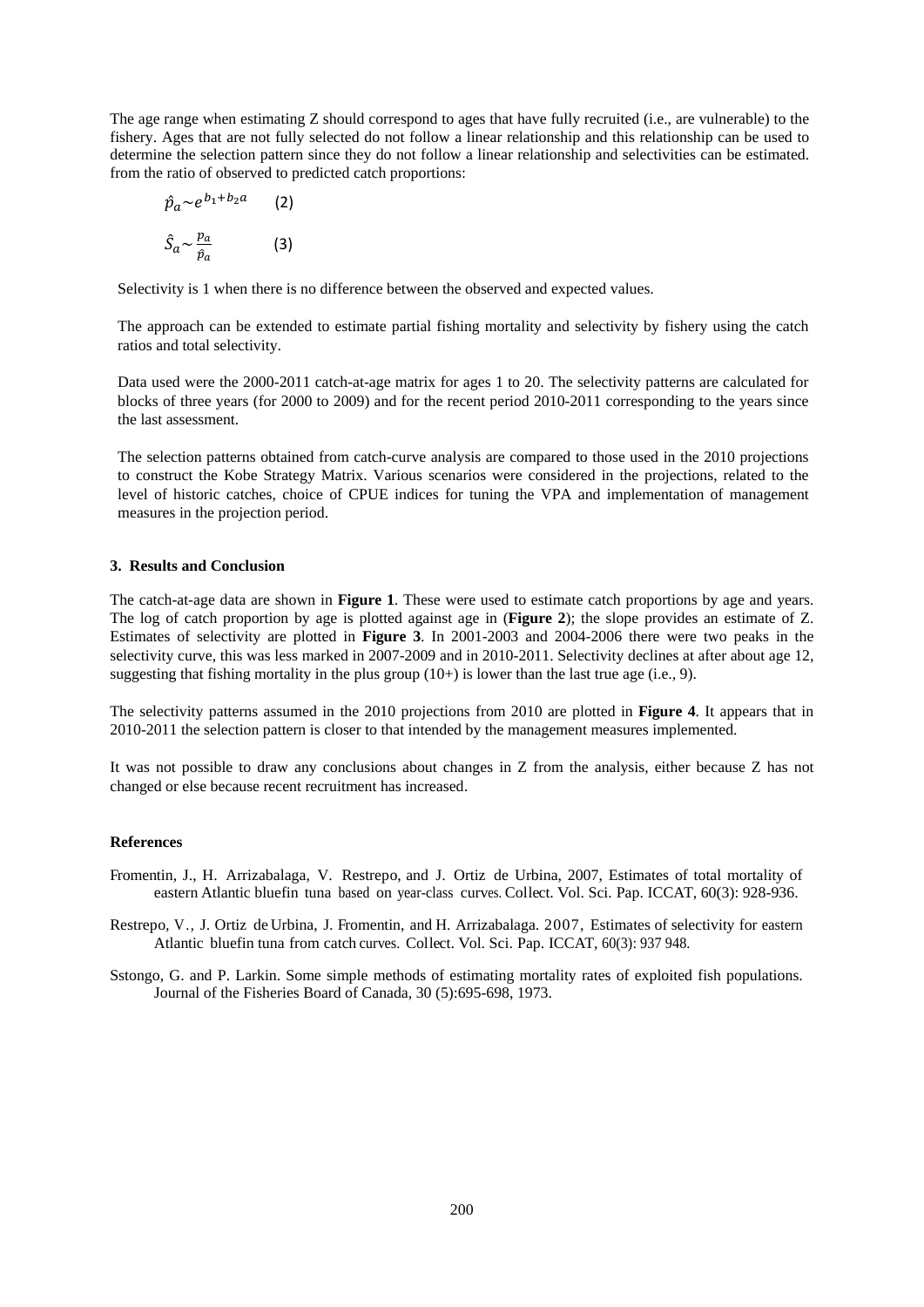

**Figure 1.** Catch-at-age data by year.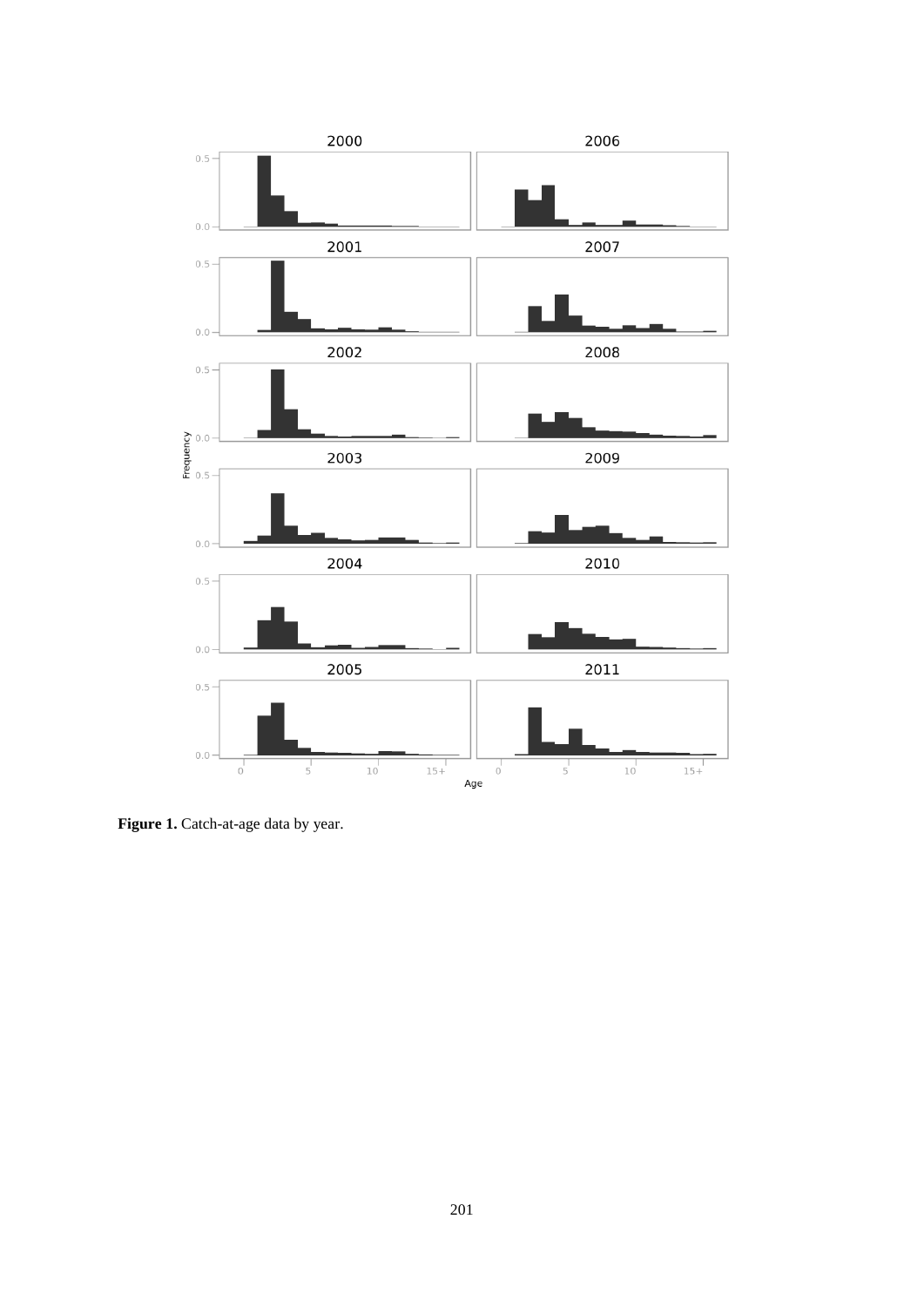

Figure 2. Catch curves for the 4 periods.



Figure 3. Estimates of selectivity for the 4 periods.